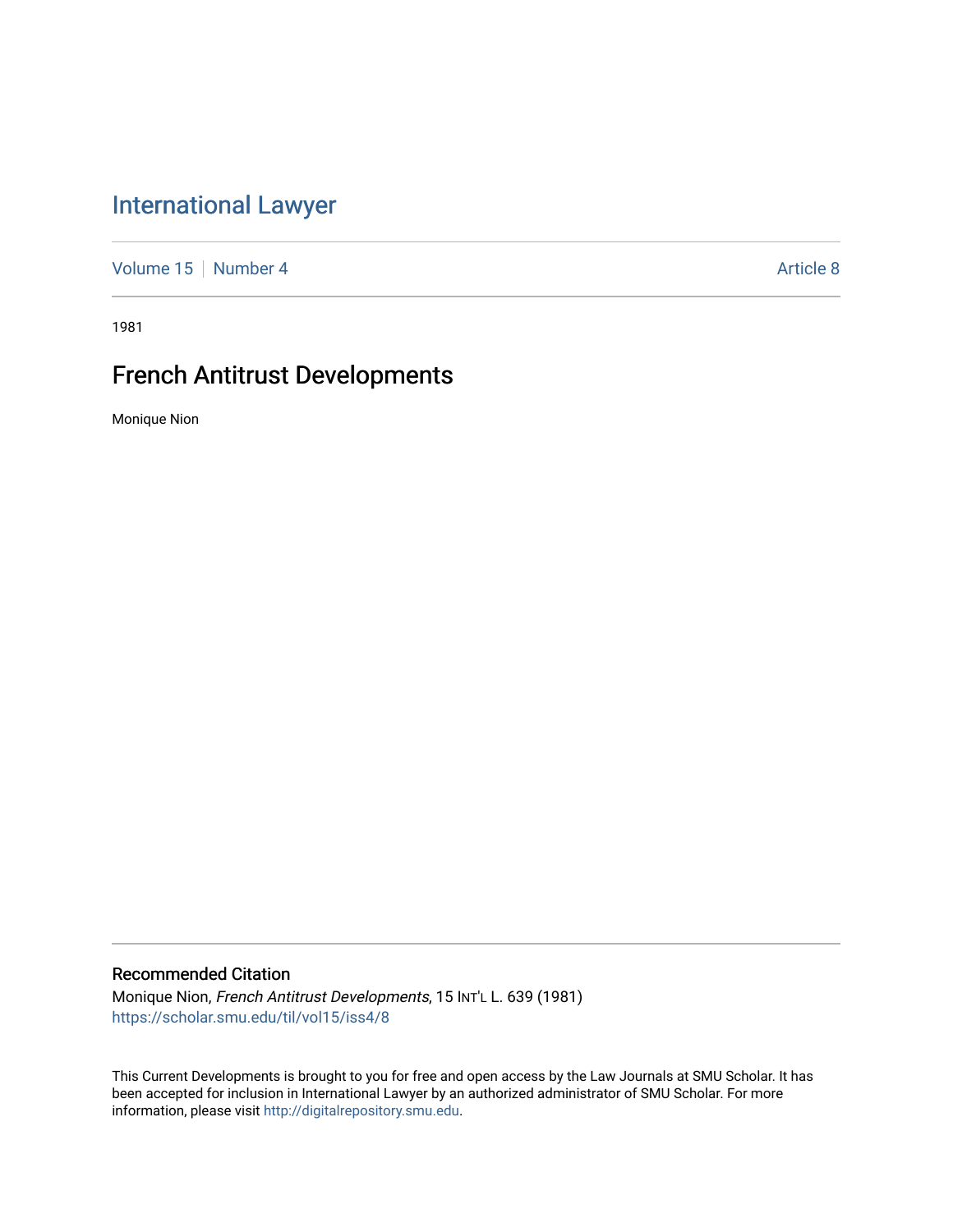# **French Antitrust Developments**

The Competition Commission, which, on July **19, 1977,** replaced the Technical Commission regarding illegal concerted practises and abuse of dominant position, is basically acting under the same Article **50** and subsequent Articles of the Ordinance dated June **30,** 1945 (formerly Article **59** *bis* and subsequent Articles); it is, however, assuming a much more active role in the enforcement of competition, pursuant to the abandonment of price controls. Under an instruction dated May **16, 1980,** it has been assigned as priority missions to check the practises leading to price increases (or preventing price decreases) and those aiming at the protection of a dominant or status quo position. It is also apparent that the Commission is more and more influenced **by** the **EEC** Rulings.

Its role is three-fold:

- i) Advice on illegal concerted practises and abuse of dominant position;
- **ii)** Advice on concentrations;
- iii) Advice to the government on draft bills concerning competition.

# I-Prevention of **Illegal Concerted Practises and Abuse of Dominant Position**

## *A. Prevention of Illegal Concerted Practises*

**1.** FORM

The concerted practises may result from written agreements or from factual situations.

In case of a  $GIE<sub>1</sub><sup>1</sup>$  the Commission takes into account the impact on the market of the companies associated within the GIE (Groupement d'Intérêt Economique) in order to determine whether its real purpose is to increase

<sup>\*</sup>Ms. Nion practices law in Paris.

**<sup>&#</sup>x27;A** GIE is a type of non-profit legal cooperation among entities with the purpose of encouraging companies in sales, manufacturing or other activities.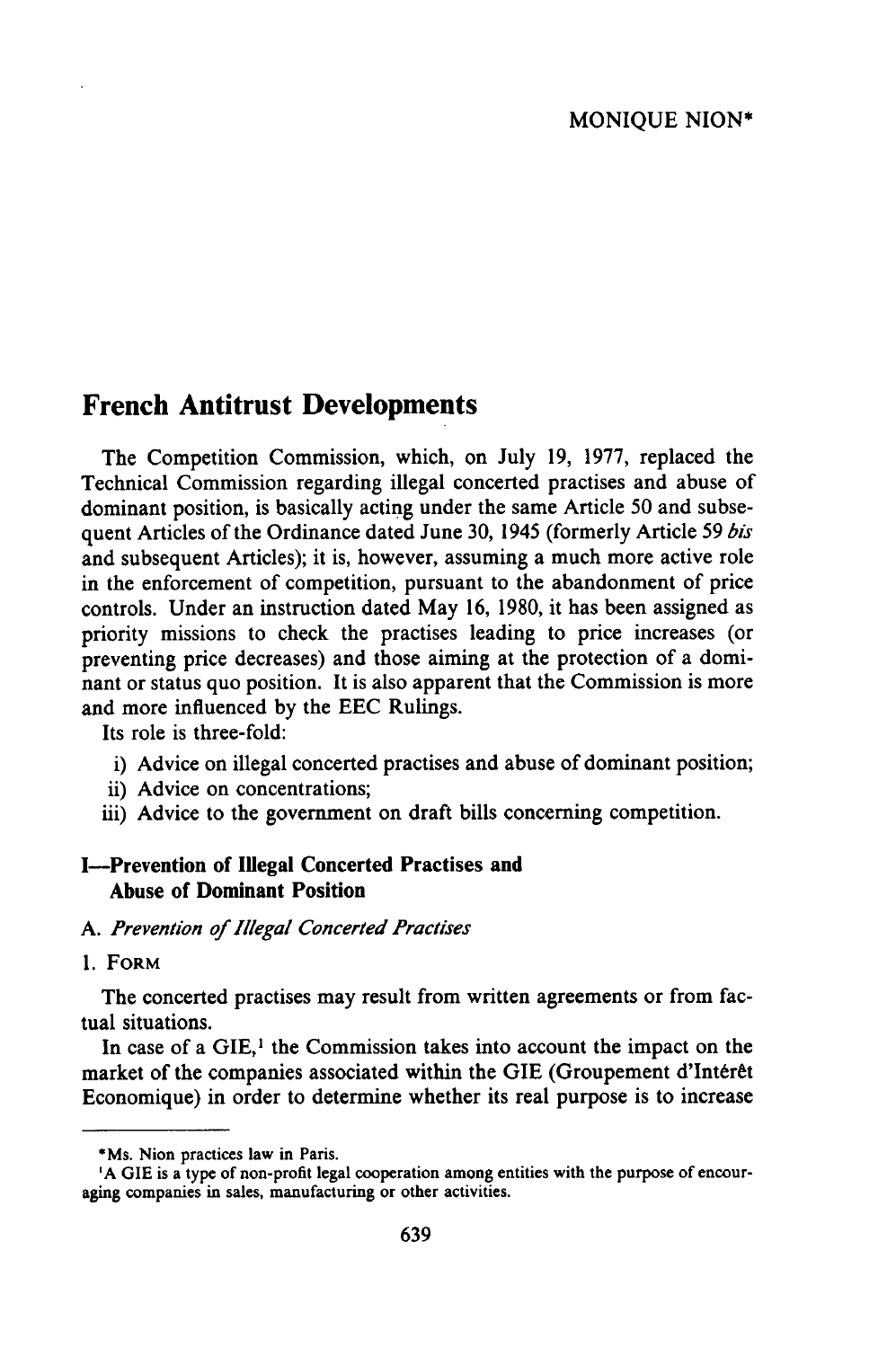or to restrict the competition.<sup>2</sup> On the other hand, the Commission considers that companies in the same group (more than 50 percent owned **by** the same parent) are not covered **by** Article 50.<sup>3</sup>

# 2. PRICE FIXING

The Commission, in several of its opinions, found that common lists of prices and/or discounts were illegal when published **by** professional organizations or groups of enterprises.<sup>4</sup> There are decrees specifically prohibiting the establishment of price lists in certain fields. Professional organizations for importers and wholesalers on December **27,** 1979, strongly recommended that their members not publish recommended price lists or uniform sales terms and conditions, except in cases of joint advertising.

The Commission is also of the opinion that agreements concerning the exchange of information between manufacturers, wholesalers or central organizations on prices of competitive products (those which can be substituted one for the other) can have the same restrictive effects, if the buyers and sellers can be identified.<sup>5</sup>

In a widely publicized opinion, issued on September **27,** 1979, the Commission recommended heavy fines against a group of manufacturers and distributors in the household appliances and electro acoustical fields who attempted to limit the price decreases beyond a notional "normal margin."<sup>6</sup>

# **3.** DivisION OF THE MARKET **AND** OTHER AGREEMENTS BETWEEN COMPETITORS

The Commission is of the opinion that the division of a market on a geographical basis between competitors is illegal.<sup>7</sup> It is also of the opinion that agreements fixing production quotas, restricting membership or impos-

<sup>&</sup>lt;sup>2</sup> Affaire du GIE Inter Nougat, Meeting of the Commission of July 8, 1980, Bulletin Officie de la Concurrence et de la Consommation, September 12, 1980, Pp. **208** and following. Affaire GIE France Explosifs, Meeting of the Commission of January **I1,** 1979, Bulletin Officiel des Services des Prix, April 20, **1979,** Pp. 115 and following.

<sup>&#</sup>x27;Affaire Assainissement en Region Parisienne, Meeting of the Commission of January 24, 1980, B.O.S.P. May 15, 1980, P. 104.<br><sup>4</sup>Affaire Négoce du Verre Plat, Fédération Nationale des Entreprises de Miroiterie-Vitrerie,

Meeting of the Commission of March 9, **1978,** B.O.S.P. of June 1, 1978, P. 190. Affaire Negoce en gros du matériel électrique d'Installation Legrand, Meeting of the Commission of March **23,** 1978, B.O.S.P. of June 1, **1978,** P. 192.

<sup>&#</sup>x27;Affaire Association Confort-Regulation, Meeting of the Commission of June **5, 1980,** Bulletin Officiel de la Concurrence et de la Consommation of August **8, 1980,** Pp. **181** and following. Affaire March6 du Vinaigre, Meeting of the Commission of October **18,** 1979, B.O.S.P. of December 29, 1979, Pp. **332** and following. Affaire des Machines **A** Bois d'une meme marque, Meeting of the Commission of October II, 1979, Pp. **301** and following. Affaire des vaccins anti-aphteux, Meeting of the Commission of September 10, 1980, B.O.S.P. of October **30,** 1980, Pp. 244 and following.

<sup>&#</sup>x27;Affaires Darty, Auchan, Conforama, Arthur Martin, Lincoln, Philips, Schneider, Thomson-Brandt, ITT Oc6anic, Miele, Rositres, B.O.S.P. of February 9, **1980,** Pp. 29 and following. <sup>7</sup>

<sup>&</sup>lt;sup>7</sup>Affaire Fabricants d'émulsions routières de bitume, Meeting of the Commission of November **23,** 1978, B.O.S.P. of January **Ii,** 1979, Pp. **3** and following.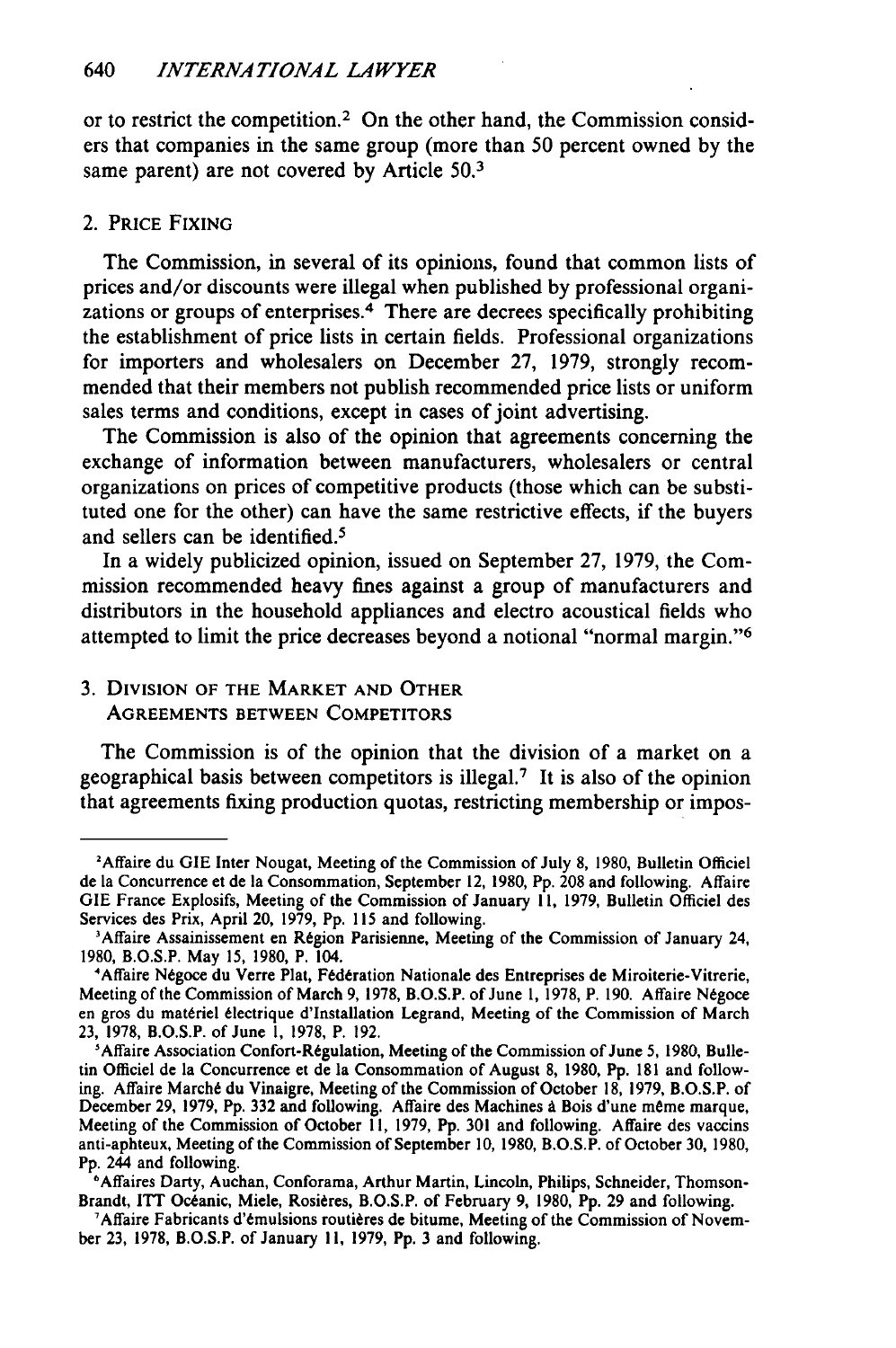ing quality labels are illegal. <sup>8</sup>

#### 4. EXCLUSIVE DISTRIBUTORSHIPS

The Commission expressed the opinion that exclusive distribution contracts may be illegal, when the product or the service is not new on the French market or is being successfully sold in it.

In the Commission's opinion, in these cases, there is no economic justification for restricting the sale of the product or the service. Such agreements were held illegal where a manufacturer and/or the distributor(s) were deemed to have a dominant or very strong market position.

The Commission even took the position in its opinion dated September 27, 1979, that an exclusive territory could not validly be assigned to a distributor selected on the basis of its technical qualifications, even though such distributor was not in a strong market position.<sup>9</sup>

A conclusion as to the principles may not, however, be drawn from such case, since the Commission emphasized that each distributorship agreement needed to be evaluated within its economic context.

## **5.** COOPERATIVE SELLING AGREEMENTS

Even though such agreements are generally not illegal, it is the view of the Commission that in case distributors receive a discriminatory price reduction in exchange for an .undertaking not to distribute competitive products, the agreement is illegal.

# 6. THE GROUPEMENTS **D'ACHAT** (PURCHASING ORGANIZATIONS)

Similarly, even though such organizations are generally looked upon with favor by the authorities, the Commission is of the opinion that the boycott of non-members **by** such an organization (which can be effective if it has a dominant position) is illegal. **A** non-competition agreement concluded between wholesalers who are members of such organization is also considered to be illegal **by** the Commission.!°

# 7. DISCOUNTS

The Commission expressed in several cases the opinion that the discounts based on the purchases (or potential purchases) of clients of a cartel are illegal. **I I**

<sup>&#</sup>x27;Affaire Section de l'assurance construction, Meeting of the Commission of December 20, 1979, Bulletin Officiel de la Concurrence et de la Consommation, June 14, 1980, Pp. 146 and following. Affaire Fabricants de Nougat, Meeting of the Commission of July 8, 1980, Bulletin Officiel de la Concurrence et de la Consommation, September 12, 1980, Pp. 208 and following. 'Bulletin Officiel du Service des Prix, February 9, 1980, P. 32.

<sup>&</sup>lt;sup>10</sup> Affaire Commercialisation des briquets non rechargeables, Meeting of the Commission of

May **11,** 1978, B.O.S.P. of June I, 1978, P. 194.

<sup>&</sup>quot;Affaire du Secteur des tubes d'acier, Syndicat National du Commerce des tubes et rac-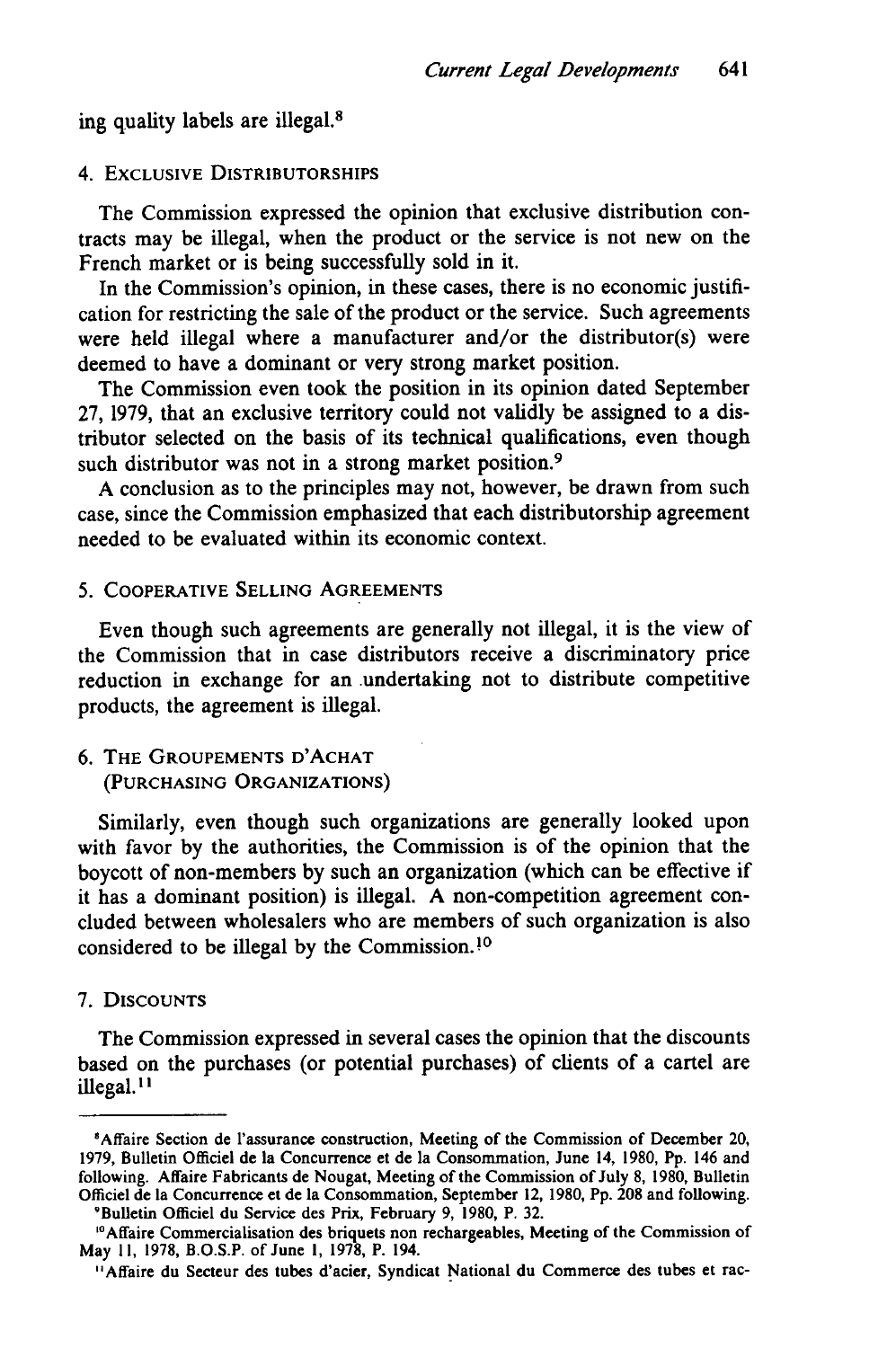#### **8. ILLEGAL AGREEMENTS IN** PUBLIC **BIDS**

Advance agreements between bidders as to which will be the lowest bidder in public bids were considered illegal and have been most severely sanctioned, i.e. all such cases were referred to the Courts for action.12

### *B. Abuse of a Dominant Position*

**1.** The concept of "dominant position" is being progressively defined.

The Commission considers that the relevant market must be determined on the basis of the following three criteria (to be considered together): (i) whether a product or service can be substituted for another; (ii) the size of the market **(by** localization or allocation); (iii) the type of customers and its specific needs.

A dominant position can be held **by** one company or **by** several companies who are parties to an agreement, or even **by** companies completely independent of each other who may not have concluded any "entente" (concerted practise).

The fact that a Company or a group of companies or several independent companies hold an important percentage of the market, may lead to a presumption of a dominant position. However, two companies were found to have a dominant position even though they held only 20 and 36 percent of the market.13 On the other hand, in the Zinc and Feudor cases, two companies were not considered to have a dominant position, even though they held a very large share of the market.<sup>14</sup>

The products used **by** the manufacturers themselves need not be taken into account in the computation of their share of the market.

In order to determine whether a company is in a dominant position, the Commission examines the ease of penetration of the market, the importance of the investments required, the existence of potential competition, the technological advance, the behavior, etc.

A company is deemed to be in a dominant position when it can ignore the competition and choose the position or role it will play vis-A-vis its competitors, its suppliers or its clients.

2. Once a dominant position has been established, it is necessary for the

cords, Meeting of the Commission of January 12, **1978,** B.O.S.P. of June **1,** 1978, Pp. **187** and following, particularly P. 189.

<sup>&</sup>lt;sup>12</sup> Affaire des Entreprises de Travaux Publics dans les Départements du Cher et de l'Indre, Meeting of the Commission of June 22, 1978, B.O.S.P. of August **11,** 1978, Pp. 263 and following. Affaire des Entreprises de Travaux Publics dans la Région Parisienne, Meeting of the Commission of November 30, **1978,** B.O.S.P. of January **11,** 1979, Pp. 4 and following. Affaire Secteur de I'Assainissement en R6gion Parisienne, Decision of the Commission of January 24, 1980, B.O.S.P. of May 15, 1980, P. 104.

<sup>&</sup>lt;sup>13</sup> Affaire Vinaigre, B.O.S.P. of December 29, 1979, Pp. 332 and following, Meeting of the Commission of October **18,** 1979.

<sup>&#</sup>x27; B.O.S.P. of June **1,** 1978, P. 194; B.O.S.P. of May 19, 1979, P. 143.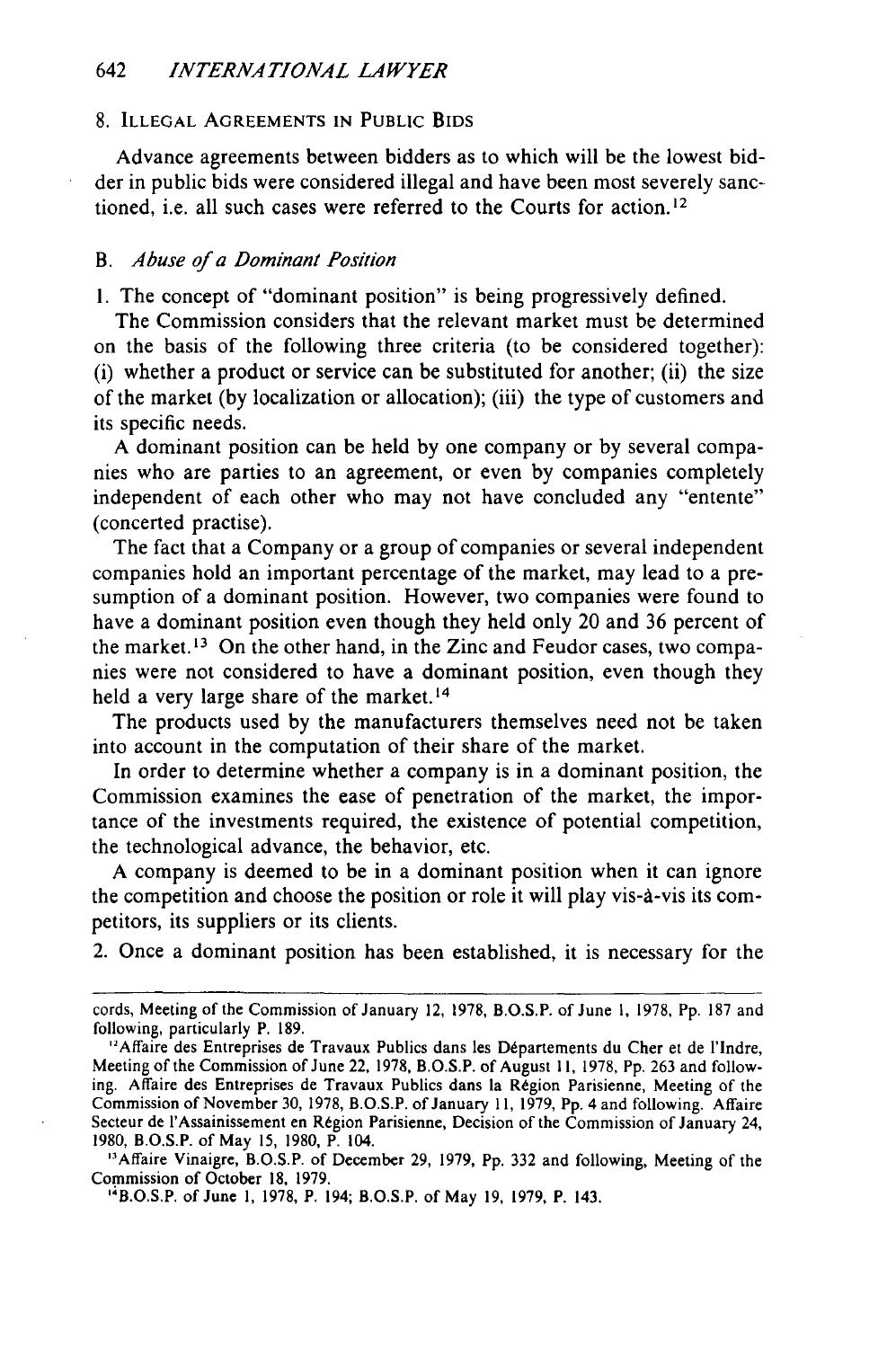Commission to prove that it is used to hinder the normal functioning of the market. The Commission considers that certain contractual provisions, which are not abusive in themselves, should be prohibited, since they prevent any potential competition (e.g., excessive duration of contracts, exclusive distributorship or supply agreements, purchase or sales quotas, determination of the profit margin of the distributors, refusal to sell, creation of a joint subsidiary, discriminatory pricing, etc.).

# *C. Excuse*

Under Article 51, section 2, of the ordinance, an enterprise may be absolved from its illegal practises, if it can demonstrate that it was necessary for the development of the economic progress. The burden of proof is on the claimant who must be able to show that the economic advantage outweighed the disadvantages of the illegal practises and that such progress would not otherwise have been possible. It is to be noted that the company must acknowledge the concerted practise or the dominant position in order to be able to claim the benefit of Article 5 **1.** In the *Zinc* case, the Commission admitted the validity of a cartel, subject to certain conditions, in order to avoid an economic crisis.<sup>15</sup>

#### *D. Sanctions*

The Commission takes into account the economic effects of the incriminated practises. It further takes into account certain aggravating circumstances, such as bad faith, duration of the practise or attenuating circumstances, such as the financial situation of the companies, the purpose of the practises, the attitude of the public authorities, etc.

In most cases, the Commission chose to recommend exemplary fines or injunctions, rather than sending the cases to the courts. Only the cases relating to public bids have been referred to the Court so far. **16**

It also verifies whether its injunctions are being applied and in case of non-compliance, heavy fines may be assessed. <sup>17</sup>

#### **Il-Advice on** Concentrations

There are only four cases so far, since the notification is optional and since the limits are relatively high: 40 percent or 25 percent of the market according to whether the concentration is horizontal or not. Furthermore, the Commission does not have the right to take the initiative of an investi-

<sup>&</sup>lt;sup>15</sup> Meeting of the Commission of February 8, 1979, B.O.S.P. of May 19, 1979, P. 143.

<sup>&</sup>lt;sup>16</sup> Affaire de la Confection Militaire, Meeting of the Commission of January 25, 1979, B.O.S.P. of April 5, 1979, Pp. 97 and following. Affaire March6 d'Electrification rurale du D6partement des Ardennes, Meeting of the Commission of March **15,** 1979, B.O.S.P. of May 5, 1979, Pp. 126 and following.

<sup>&</sup>quot;Affaire Decaux, Meeting of the Commission of April 24, 1980 (1 million French francs).